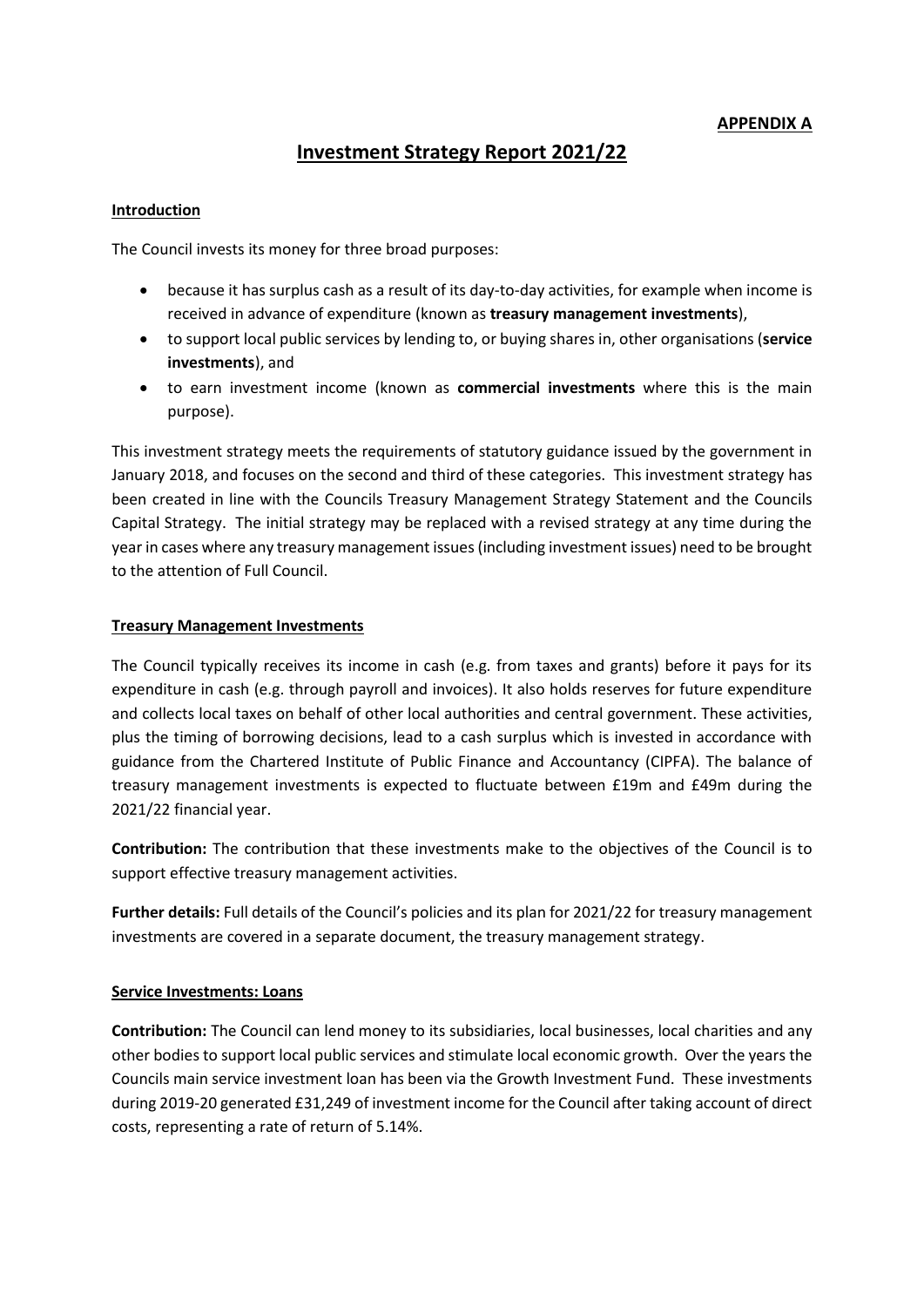**Security:** The main risk when making service loans is that the borrower will be unable to repay the principal lent and/or the interest due. In order to limit this risk, and ensure that total exposure to service loans remains proportionate to the size of the Council, upper limits on the outstanding loans to each category of borrower have been set as follows:

| <b>Category of borrower</b> | 31.3.2020 actual              |                                |                                        | 2021/22                        |
|-----------------------------|-------------------------------|--------------------------------|----------------------------------------|--------------------------------|
|                             | <b>Balance</b><br>owing<br>£m | <b>Loss</b><br>allowance<br>£m | <b>Net figure</b><br>in accounts<br>£m | <b>Approved</b><br>Limit<br>£m |
| <b>Subsidiaries</b>         | 0.712                         | 0                              | 0.712                                  | 15.500                         |
| Local businesses            | 0.127                         | 0.127                          | 0                                      | 0.500                          |
| Local charities             | 0                             | 0                              | 0                                      | 0.500                          |
| <b>Other Bodies</b>         | 0.037                         | 0                              | 0.037                                  | 0.500                          |
| <b>TOTAL</b>                | 0.876                         | 0.127                          | 0.749                                  | 17.000                         |

*Loans for service purposes*

Accounting standards require the Council to set aside loss allowance for loans, reflecting the likelihood of non-payment. The figures for loans in the Council's statement of accounts from 2020/21 onwards will be shown net of this loss allowance. However, the Council makes every reasonable effort to collect the full sum lent and has appropriate credit control arrangements in place to recover overdue repayments.

**Risk assessment:** The Council assesses the risk of loss before entering into service loans by assessing the counterparty's resilience, the service users' needs that the loan is designed to help meet and how these will evolve over time. During the life of the loan any change in original assumptions will be monitored. The Council will use external advisors if felt appropriate by the Director of Resources/Deputy Chief Executive or Business Manager for Financial Services. All loans will be subject to contract agreed by the Legal Business Unit and the credit risk will be determined by reference to the "expected credit loss" model for loans and receivables as set out in International Reporting Standard (IFRS) 9 Financial Instruments. All loans must be approved by full Council and will be monitored by the Director of Resources/Deputy Chief Executive, or Business Manager for Financial Services.

#### **Service Investments: Shares**

**Contribution:** The Council can invest in the shares of its subsidiaries, its suppliers, and local businesses to support local public services and stimulate local economic growth. Currently the Council does not intend to invest in any shares with suppliers or local businesses; however the Council has invested £4m of equity funding into Arkwood Development Limited for which it has received 100% of the share capital issued, making it wholly owned by the Council. The Council has also invested £500 of equity to acquire 50% of shares of the Joint Venture Company, Robin Hood Hotel Ltd (RHH).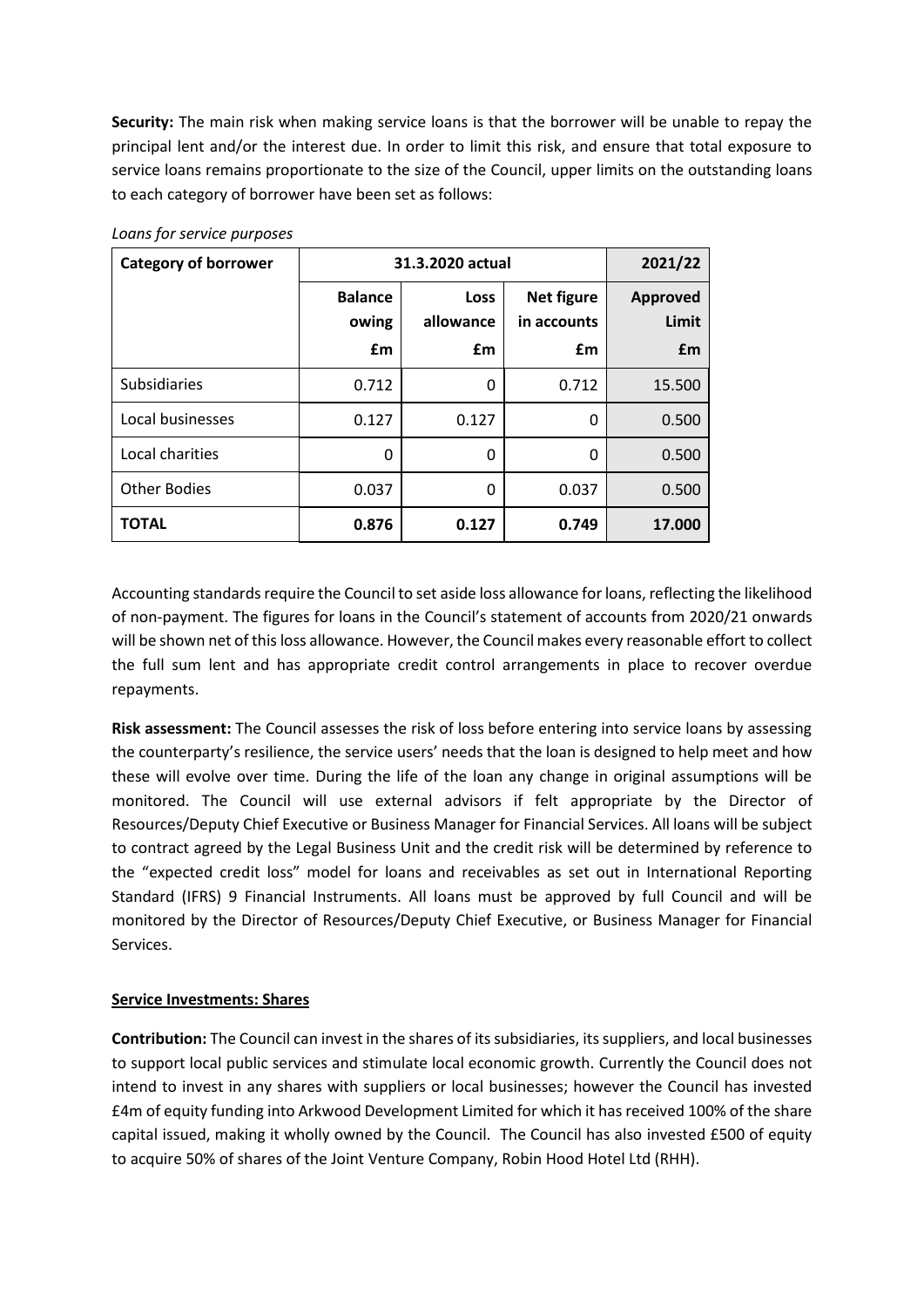**Security:** One of the risks of investing in shares is that they fall in value meaning that the initial outlay may not be recoverable. In order to limit this risk, upper limits on the sum invested in each category of shares have been set as follows:

| <b>Category of company</b> | 31.3.2020 actual                 |                                 |                            | 2021/22                        |
|----------------------------|----------------------------------|---------------------------------|----------------------------|--------------------------------|
|                            | <b>Amounts</b><br>invested<br>£m | <b>Gains or</b><br>losses<br>£m | Value in<br>accounts<br>£m | <b>Approved</b><br>Limit<br>£m |
| <b>Subsidiaries</b>        | 4.000                            | $-0.167$                        | 3.833                      | 5.000                          |
| <b>Suppliers</b>           | 0                                | 0                               | 0                          | $\Omega$                       |
| Local businesses           | 0                                | 0                               | 0                          | $\Omega$                       |
| <b>TOTAL</b>               | 4.000                            | $-0.167$                        | 3.833                      | 5.000                          |

## *Shares held for service purposes*

Shares are classed as capital expenditure and purchases will therefore be approved as part of the capital programme.

**Risk assessment:** The Council would assess the risk of loss before entering into and whilst holding shares by going through an extensive process of risk analysis. The risk analysis will include an assessment of the market that the subsidiary will be active in; including the nature and level of competition, how the market/customer needs will evolve over time, the barriers to entry and exit and any ongoing investment requirements. The Council will use external advisors as thought appropriate by Director of Resources/Deputy Chief Executive, or Business Services Manager for Finance.

**Liquidity:** Although this type of investment is fundamentally illiquid, in order to limit this the Council, when it sets a limit in this area, will initially set out the maximum periods for which funds may prudently be committed and how the Council will ensure it stays within its stated investment limits.

**Non-specified Investments:** Shares are the only investment type that the Council has identified that meets the definition of a non-specified investment in the government guidance. The limits above on share investments are therefore also the Council's upper limits on non-specified investments. The Council has not adopted any procedures for determining further categories of non-specified investment since none are likely to meet the definition.

# **Commercial Investments: Property**

**Contribution:** The Council can invest in local, regional and UK commercial and residential property with the intention of making a profit that will be spent on local public services. Currently none of the Council properties meet the investment property definition as defined in International Accounting Standard 40: Investment Property.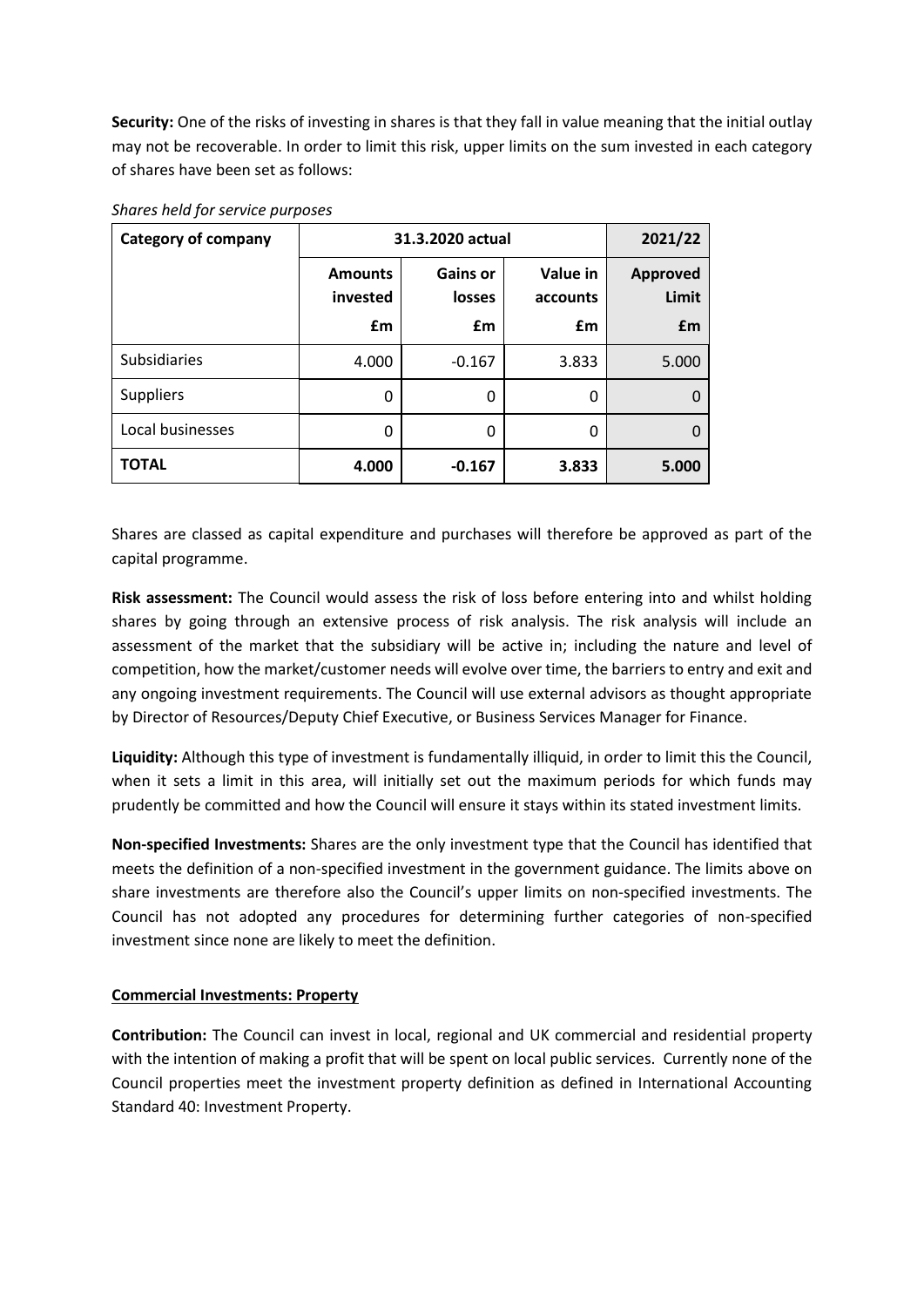**Security:** In accordance with government guidance, the Council considers a property investment to be secure if its accounting valuation is at or higher than its purchase cost including taxes and transaction costs.

**Risk assessment:** The Council assesses the risk of loss before entering into and whilst holding property investments by ensuring they are prudent and has fully considered the risk implications, with regard to both the individual property and that the cumulative exposure of the council is proportionate and prudent. The Council will ensure that a full due diligence exercise is undertaken and adequate security is in place, before entering into any commercial property investment and the business case will balance the benefits and risks. All investments of this type will be agreed by the Policy and Finance committee.

**Liquidity:** Compared with other investment types, property is relatively difficult to sell and convert to cash at short notice, and can take a considerable period to sell in certain market conditions. The investment strategy for the Council for 2021-22 is proposed to remain broadly unchanged as it is considered overall to be well structured to limit any undue risks to the security of assets and preservation of liquidity whilst also allowing the council and delegated officers to access suitable investment opportunities.

# **Loan Commitments and Financial Guarantees**

Although not strictly counted as investments, since no money has exchanged hands at the point of entry, loan commitments and financial guarantees carry similar risks to the Council and are included here for completeness. The Council does not provide such commitments and guarantees and this strategy does not include them for 2021/22.

#### **Borrowing in Advance of Need**

The Council may, from time to time, borrow in advance of need, where this is expected to provide the best long-term value for money. Since amounts borrowed will be invested until spent, the Council is aware that it will be exposed to the risk of loss of the borrowed sums, and the risk that investment and borrowing interest rates may change in the intervening period. These risks will be managed as part of the Council's overall management of its treasury risks.

The total amount borrowed will not exceed the authorised borrowing limit of £174 million. The maximum period between borrowing and expenditure is expected to be two years, although the Council is not required to link particular loans with particular items of expenditure.

#### **Capacity, Skills and Culture**

**Elected members and statutory officers:** The Council recognises that those elected Members and statutory officers involved in the investments decision making process must have appropriate capacity, skills and information to enable them to:

- take informed decisions as to whether to enter into a specific investment;
- to assess individual assessments in the context of the strategic objectives and risk profile of the Council; and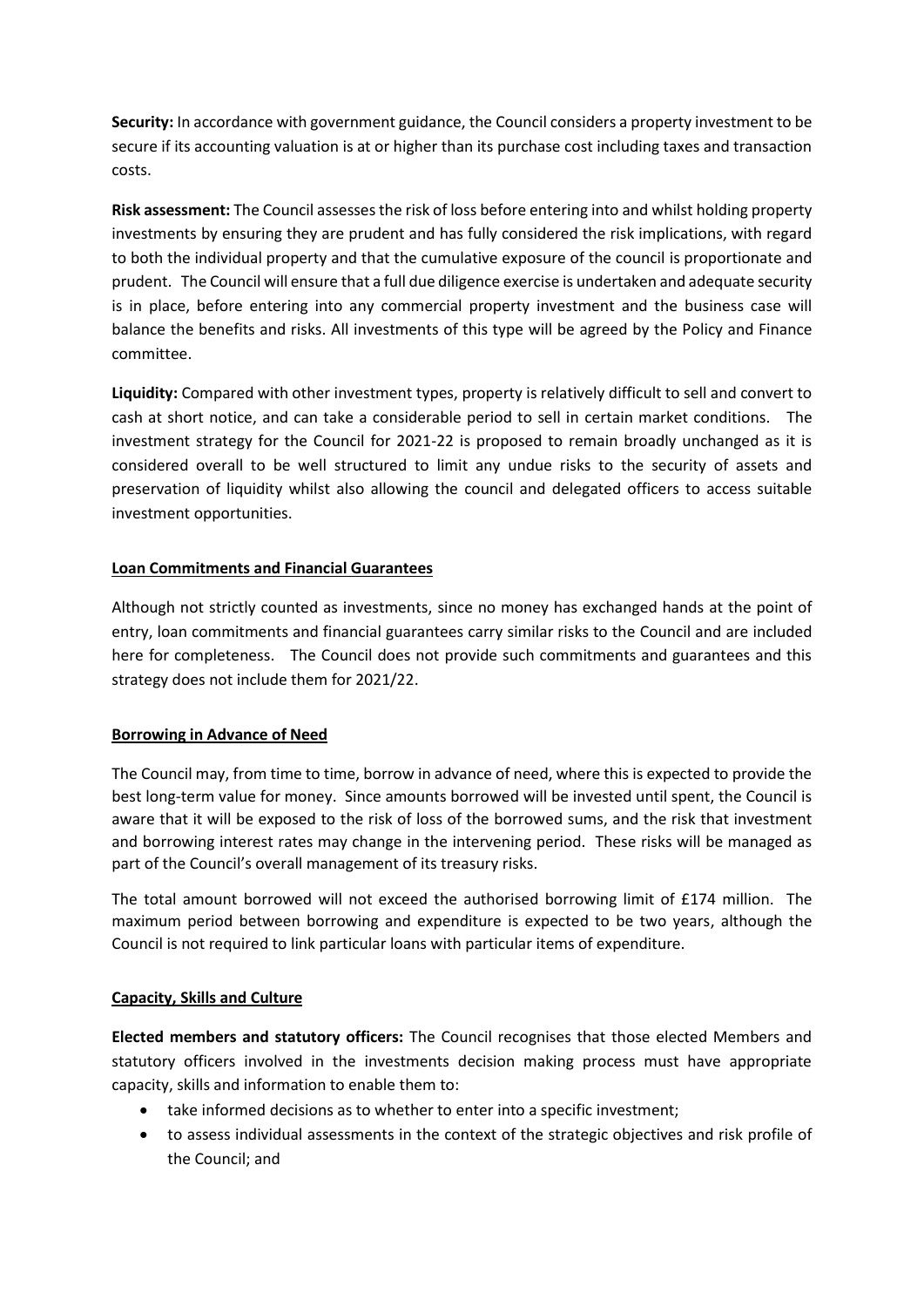to enable them to understand how new decisions have changed the overall risk exposure of the Council.

The Council establishes project teams from all the professional disciplines from across the Council as and when required. External professional advice is taken where required and will always be sought in consideration of any major commercial property investment decision.

The investment decisions are required to be adequately scrutinised before being recommended to the Council. This role is undertaken by the Audit and Accounts Committee.

The CIPFA Code requires the responsible officer to ensure that members with responsibility for treasury management, which includes investment decisions, receive adequate training in treasury management. This especially applies to members responsible for scrutiny. Members of the Audit and Accounts Committee received training from the Council's treasury advisers, Link Group, on 25<sup>th</sup> November 2020 and 20<sup>th</sup> January 2021. Further training will be arranged as required.

The training needs of treasury management officers are periodically reviewed.

**Commercial deals:** The Council will ensure that the Audit and Accounts Committee, Policy and Finance Committee and officers negotiating commercial deals are aware of the core principles of the prudential framework and of the regulatory regime within which local authorities operate.

**Corporate governance:** Any investment decisions will be scrutinised by Senior Leadership Team before final approval by Members.

## **Investment Indicators**

The Council has set the following quantitative indicators to allow elected members and the public to assess the Council's total risk exposure as a result of its investment decisions.

**Total risk exposure:** The first indicator shows the Council's total exposure to potential investment losses. This includes amounts the Council is contractually committed to lend but have yet to be drawn down and guarantees the Council has issued over third party loans.

| <b>Total investment exposure</b>        | 31.03.2020<br>Actual | 31.03.2021<br><b>Forecast</b> | 31.03.2022<br><b>Forecast</b> |
|-----------------------------------------|----------------------|-------------------------------|-------------------------------|
|                                         | £m                   | £m                            | £m                            |
| Treasury management investments         | 38.459               | 40.248                        | 20.900                        |
| Service investments: Loans              | 0.876                | 3.464                         | 11.574                        |
| Service investments: Shares             | 4.000                | 4.000                         | 4.000                         |
| <b>Commercial investments: Property</b> | 0                    | 0                             |                               |
| <b>TOTAL INVESTMENTS</b>                | 43.335               | 47.712                        | 36.474                        |
| Commitments to lend                     | O                    | U                             | n                             |
| Guarantees issued on loans              | 0                    | 0                             | O                             |
| <b>TOTAL EXPOSURE</b>                   | 43.335               | 47.712                        | 36.474                        |